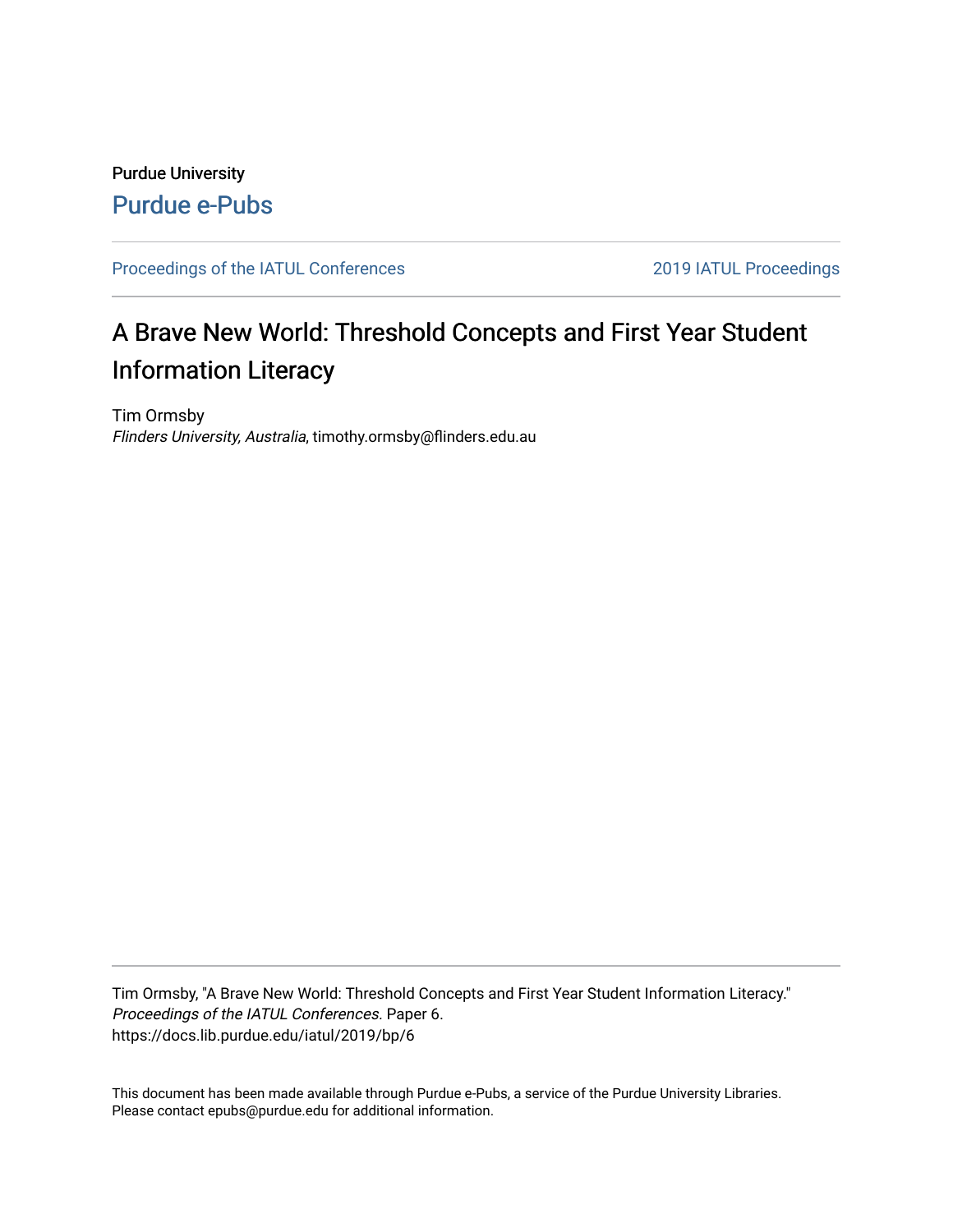# **A brave new world: threshold concepts and first year student information literacy**

### **Tim Ormsby**

Flinders University, Australia

#### [timothy.ormsby@flinders.edu.au](mailto:timothy.ormsby@flinders.edu.au)

#### **Abstract**

For many years, Flinders University Library has provided a library quiz, primarily aimed at first year students. Starting life as a paper-based assignment, the quiz was moved into the University's learning management system in the 2000s. The library quiz focused purely on practical information literacy skills: how to search the catalogue, how to search databases etc.

As time went on, it became clear that the quiz was not working. The videos and screenshots quickly became obsolete with frequent database interface changes. We were constantly updating the quiz at our busiest time of the year. It just was not sustainable. More importantly, students who took the quiz would continue to struggle with basic library skills.

In late 2015, extensive research into threshold concepts for information literacy indicated that our students were struggling with practical information literacy skills, the how, because they hadn't been taught the why: why they should be using academic literature in their assignments. Why they shouldn't be using websites and blogs in their reference lists.

It was decided to completely change the focus of the quiz to teach threshold concepts based on the Association of College and Research Libraries (ACRL) Framework for Information Literacy in Higher Education.

We interviewed forty academics and students from Flinders and asked them about their information seeking practices. These interviews were distilled into eleven short videos. The assessment part of the quiz was also changed to be self-reflective rather than formal right-wrong questions.

In January 2018, the new quiz, rebranded as Library World, went live. In the past twelve months, we have had over three thousand students complete Library World. The reflective assessment has given the library a rich source of data.

This paper will discuss what information literacy trends can be discerned from the data and whether the switch to teaching threshold concepts has had a meaningful impact on students' information literacy fluency.

*Keywords*: information literacy, threshold concepts, university students, first year.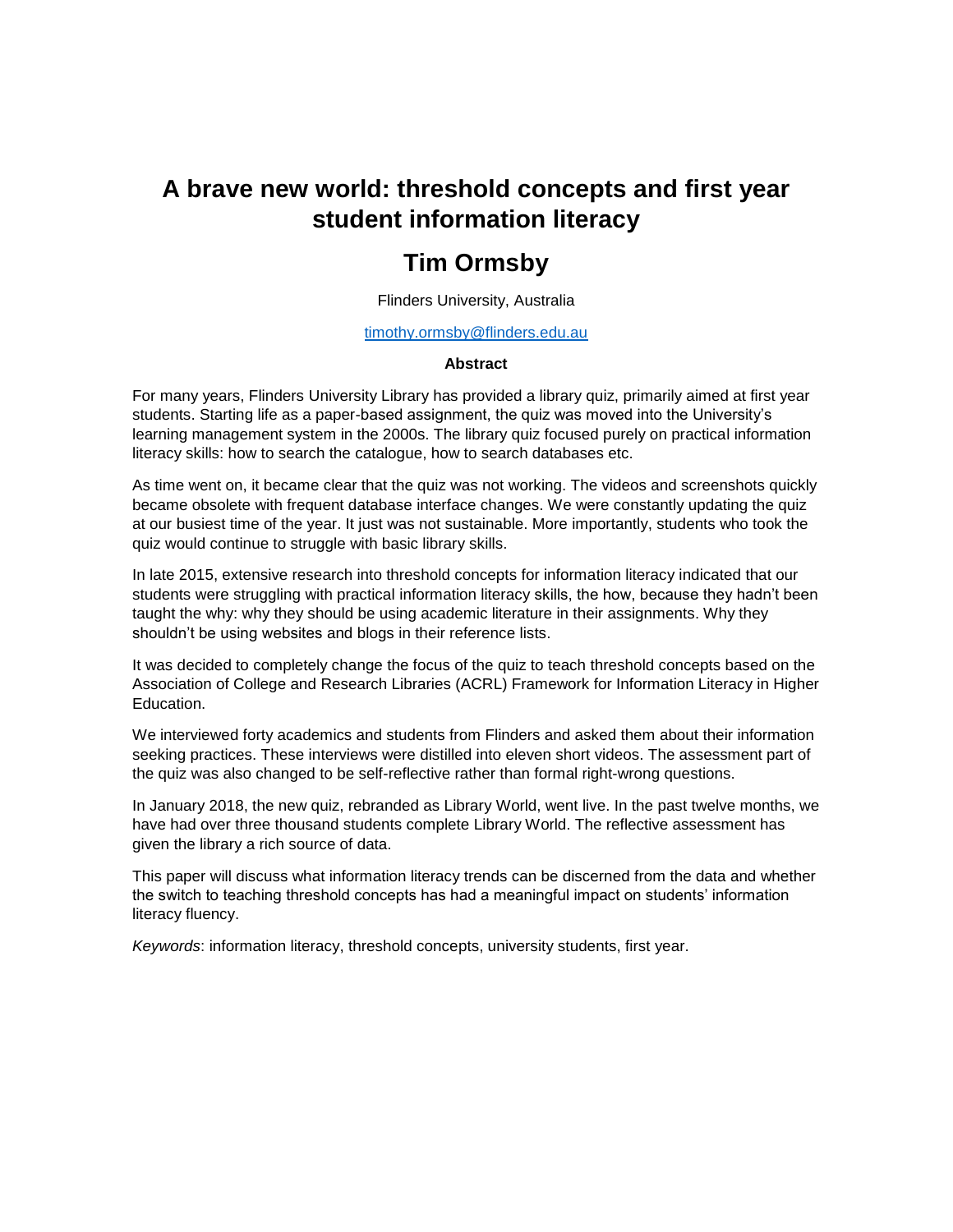#### **Introduction**

Information literacy instruction is one of the cornerstones of university libraries. Librarians have always taught students how to navigate the information landscape to find information for their assignments and research projects. The information landscape today is constantly and rapidly changing. When libraries were the sole gatekeepers of information, teaching students how to find information was arguably enough to consider them information literate. The why was obvious: because the information is in the library. However, with the availability of information exploding into every aspect of our lives, the how of finding information is no longer enough. The why is just as important, if not more so. Just as the information landscape has become increasingly muddied, so has the definition of what it means to be information literate. There is still no single agreed upon definition, but information literacy is increasingly seen as an integral part of lifelong learning and social inclusion, a basic human right as defined by UNESCO in their Alexandria Proclamation (UNESCO, 2005, p. 3). In today's information society, people need to be information literate to be active participants in that society. The rise of fake news is the latest battleground that highlights the need for an information literate populace. Students need to be able to critically analyse any piece of information they find, whether it is inside the classroom or to make decisions in their everyday lives (Farkas, 2014). In short, they need to understand the theoretical concepts that underpin the nature of information. Recently, there has been a shift away from only teaching students practical information literacy skills and focusing more on these underlying principles: the threshold concepts.

#### **Threshold Concepts**

Threshold concepts were first defined by Meyer and Land as the integral core concepts of a discipline, but concepts that are so integral and so in-built into that discipline that they are often overlooked or taken for granted by practitioners (Townsend, Brunetti, & Hofer, 2011b, p. 854). The main characteristics of threshold concepts are defined as:

*Transformative*: they cause a significant shift in a student's understanding of a discipline or subject.

*Irreversible*: the shift in understanding is so significant that it cannot be forgotten.

*Integrative*: it highlights the connections between seemingly unrelated parts of a subject.

*Bounded*: help to define a discipline's boundaries.

*Troublesome*: they often go against a student's previous ideas of a subject and may cause the student to struggle (Meyer & Land, 2006a, p. 7).

In 2015, the Association of College & Research Libraries (ACRL) in the United States adopted their Framework for Information Literacy in Higher Education. The framework consists of six frames, one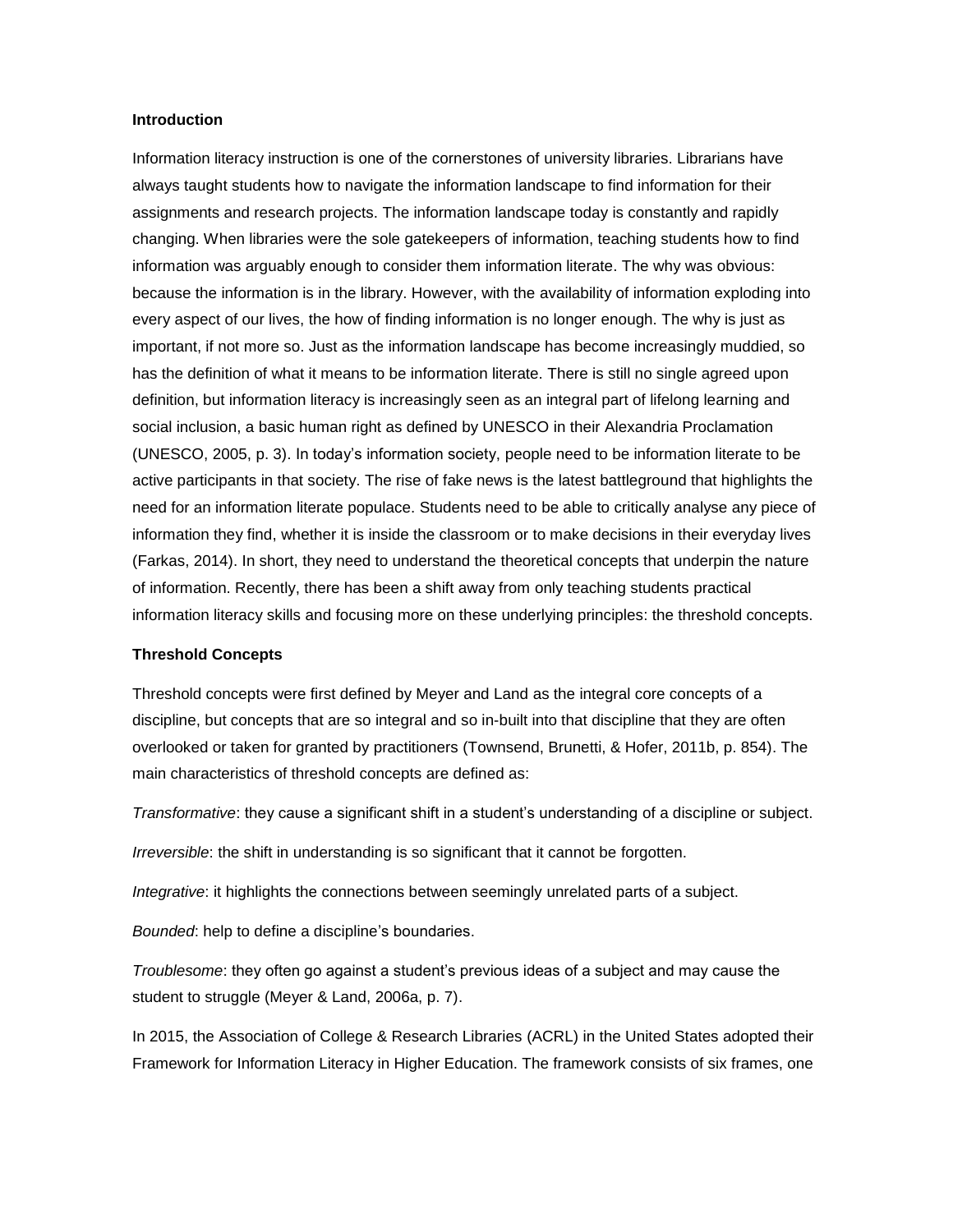for each of the threshold concepts for information literacy as identified by Townsend et al. (2011b). The six frames are:

*Authority is Constructed and Contextual:* The Information resources reflect their creators' expertise and credibility and are evaluated based on the information need and the context in which the information will be used.

*Information Creation as a Process:* Information in any format is produced to convey a message and is shared via a selected delivery method.

*Information has Value*: Information possesses several dimensions of value, including as a commodity, as a means of education, as a means to influence, and as a means of negotiating and understanding the world.

*Research as Inquiry:* Research is iterative and depends upon asking increasingly complex or new questions whose answers in turn develop additional questions or lines of inquiry in any field.

*Scholarship as Conversation:* Communities of scholars, researchers, or professionals engage in sustained discourse with new insights and discoveries occurring over time as a result of varied perspectives and interpretations.

*Searching as Strategic Exploration*: Searching for information is often nonlinear and iterative, requiring the evaluation of a range of information sources and the mental flexibility to pursue alternate avenues as new understanding develops (taken from (ACRL, 2015)).

Under each frame is a list of *Knowledge Practices* and *Dispositions* which are described by ACRL as ways that students can demonstrate their understanding of each threshold concept. The framework represents a deliberate shift away from practical information seeking skills, instead addressing the need for understanding the foundational ideas of the information landscape students now face.

#### **Library World**

Like many university libraries, Flinders University Library in Adelaide, South Australia, had a library quiz aimed at first year students. The quiz started life as a physical, paper assignment in the 1990s before being moved online into the University's Learning Management Software (LMS) in the 2000s. The quiz underwent a significant redesign in 2014 that changed the focus from text to multimedia how-to videos. Students had to answer a series of questions that focused purely on practical information seeking skills. However, even with this redesign, it became clear that the quiz was not working. Even after completing it, students were still struggling with information basics.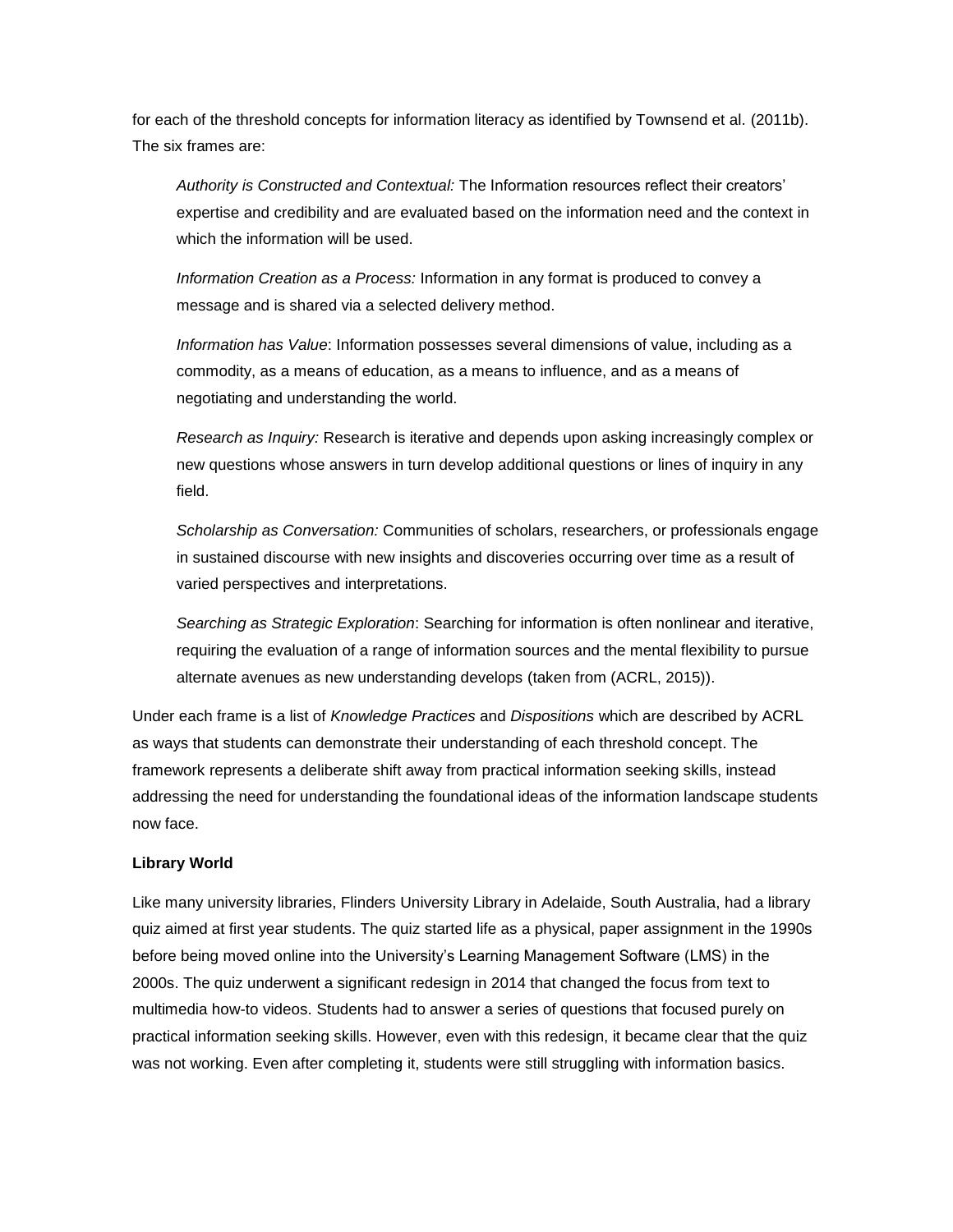In 2015 the manager of the quiz, Veronica Ghee, began reading about threshold concepts in information literacy. It became clear that our students were struggling with practical information literacy skills, the how, because they hadn't been taught the why: why they should be using academic literature in their assignments, why they shouldn't be using websites and blogs. Students are information novices: they are yet to cross any information threshold concepts. Whereas librarians, as information experts, have crossed those thresholds. With threshold concepts being so transformative and so irreversible, it can be difficult to remember what it was like as a novice. This expert blind spot is common in many disciplines and can make it hard to understand why students are struggling. We often expect them to use academic sources simply because we tell them to, without really explaining why. Novices, used fulfilling information needs through the internet and not truly understanding the information landscape, are less likely to change their information seeking practices.

And so the idea of what would become Library World, was born. The goal of the project was to develop a replacement for the library quiz using threshold concepts to teach students the nature of academic literature. But what form should the replacement take? Duke and Asher's Ethnographic Research in Illinois Academic Libraries (ERIAL) project used an ethnographic approach to discover how students complete their academic research and the expectations of teaching staff for that research (Duke & Asher, 2012, p. 12). This method was used as a basis for Library World. It was decided to interview Flinders students and academics to discover their information seeking practices. Academics would also be asked where they publish their own research and what they expect from their students.

From the outset, the goal was to make a professional grade product, so funding was sought to hire a film maker and an animator. To ensure Library World was pedagogically sound, an educational designer was also engaged.

The interviews were conducted in September 2016. They often went off-script and tended to be more conversational in tone. This resulted in more candid and sometimes surprising answers and allowed for a more authentic student voice being recorded. In total, 40 interviews were recorded, totalling 13.5 hours of raw footage.

For the next three months, the footage was poured over with a fine-toothed comb endlessly and the themes of what was said extracted. This allowed for the recordings to be clipped into short videos, each centred on part of the ACRL framework. Getting the final cut of the videos, the animations, the voiceovers and the design of the Moodle site completed was a long and gruelling task. The release date constantly had to be pushed back.

Library World finally went live in January 2018. The final product consists of eleven short videos totalling thirty minutes in length, divided between four modules. Before accessing the content,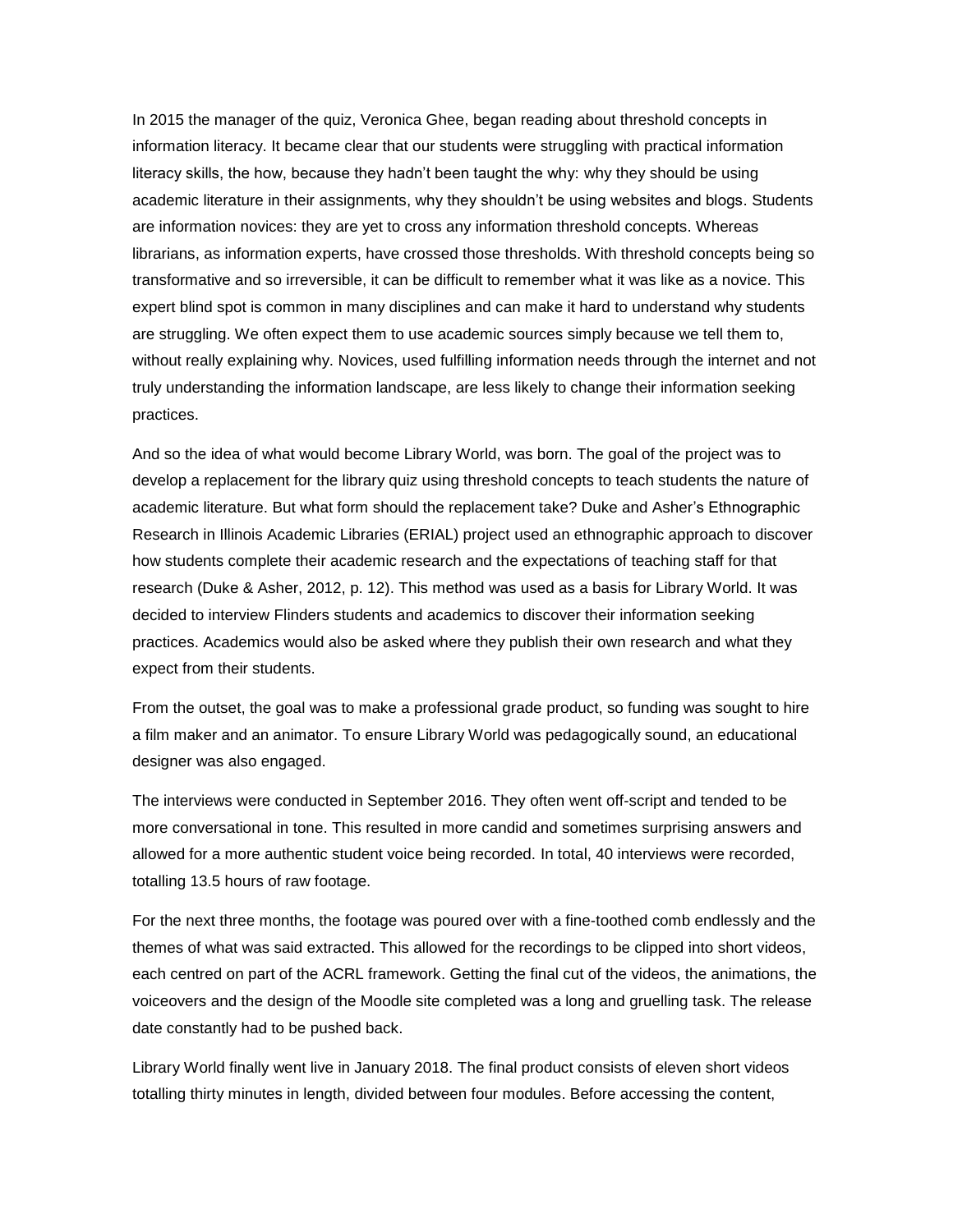students are required to complete a short, formative assessment where they are asked what tools they currently use for information seeking, as well as how confident they are in finding information for assignments. After watching the videos, the students are again asked how confident they are, as well as what they will do differently after watching Library World. This reflective form of assessment was deemed to be more appropriate for the conceptual nature of Library World's content. Using formative-summative assessment can help to gauge any increase in students' conceptual knowledge (Seel, Lehmann, Blumschein, & Podolskiy, 2017, p. 72).

In 2018, over 3,000 students completed Library World. It has been embedded into over thirty Moodle class pages and linked to in at least twenty more. As Library World represents a significant investment in Library staff time and money and having taken such a different approach to information literacy instruction, we wanted to evaluate the effectiveness of those changes. Specifically, we wanted to know:

- The impact that previous library training has had on student information seeking practices.
- How confident are students in finding information after watching Library World?
- How are student information seeking practices different after completing Library World.
- Are students' responses indicative of their understanding the threshold concepts presented to them?

The student responses from Library World have given the Library a rich source of data. These responses were analysed to attempt to answer the above questions as well as any other trends we could find out about our students' information seeking practices.

### **Methodology**

It was decided to use a grounded theory approach to analyse the data. Teaching information literacy through threshold concepts is still an emerging field, and there is only a relatively small number of papers dealing with impacts of threshold concepts on student information literacy. Grounded theory is very well suited for analysing data in such fields (Urquhart, 2013, p. 68).

All student responses from both the formative and the summative assessments for 2018 were exported from Moodle to Excel spreadsheets, where the two sets of records were reconciled based on student ID number. Any records where the summative questions had not been answered were filtered out, leaving only complete records. As one of the main aims was to compare student responses pre and post Library World, this was done to ensure that the results would not be biased towards the formative questions.

The complete records were then imported into an nVivo 12 database. The student responses in each record were manually coded. The codes were created dynamically during the coding process based on the student responses, rather than using a predetermined set of categories. The codes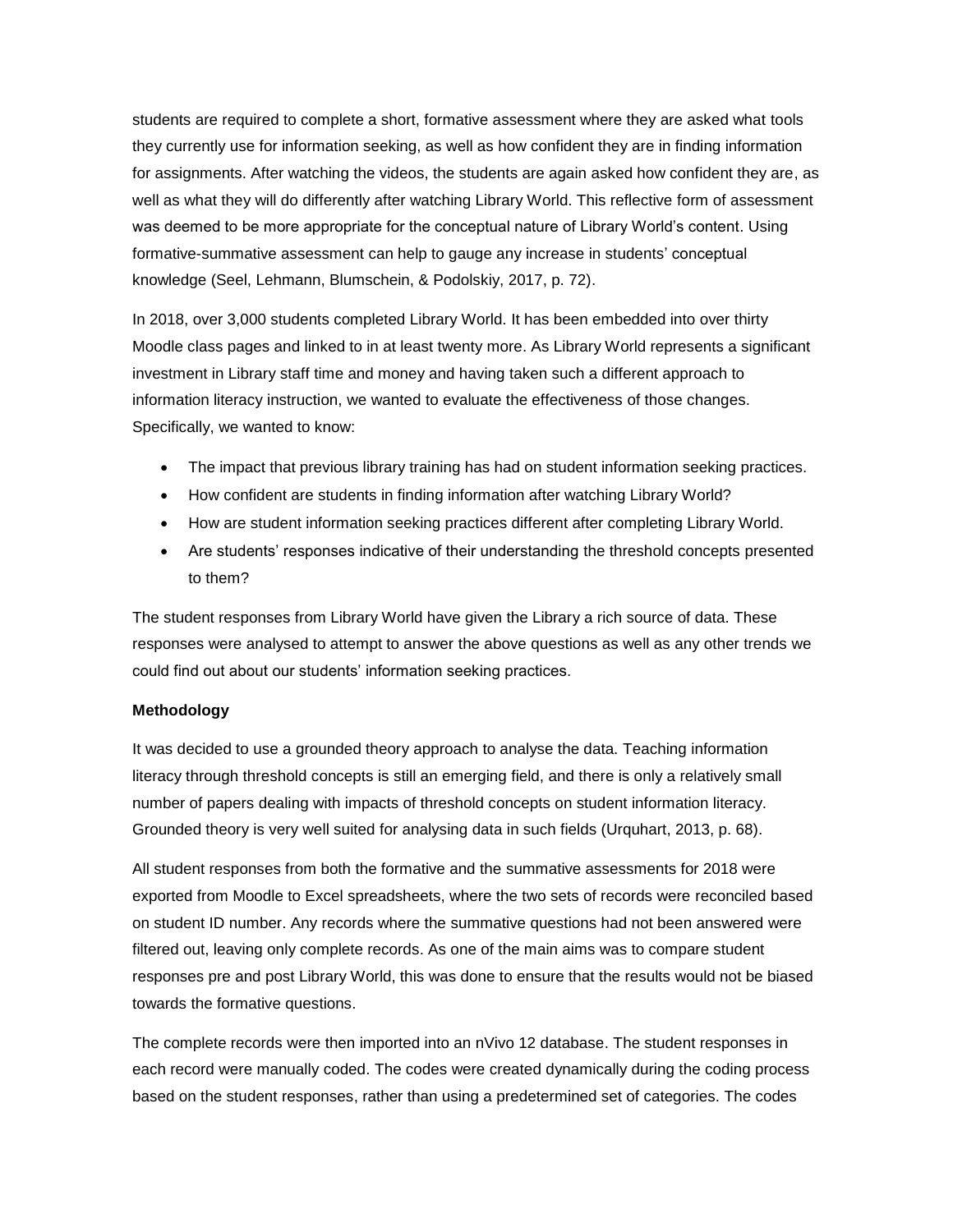were then analysed and grouped based on the underlying concepts being expressed. This included categorising the responses to the frames in the ACRL framework. To do so, the *Knowledge Practices and Dispositions* listed for each frame was used. They are not an exhaustive list, but they do provide a schema to evaluate the student responses.

#### **Results**

A total of 4383 responses were recorded for Library World in 2018. Of those, 3165 had completed the summative questions. The completed records formed the basis of the analysis.

Of these 3165 students, 36% (1128) had received some form of library training prior to undertaking Library World. 64% (2037) said they had received no prior training. Of those with no prior training, 78% (1585) said they use Google or other web resources to find information. If other resources were used alongside the internet by these students, the majority used books (24%) and textbooks (10%). 7% said they used the library's Primo system (branded FindIt@Flinders). By contrast, only 29% of students with previous library training mentioned using Google as an information source (see Figure 1).



*Figure 1: Internet and academic sources: formative responses*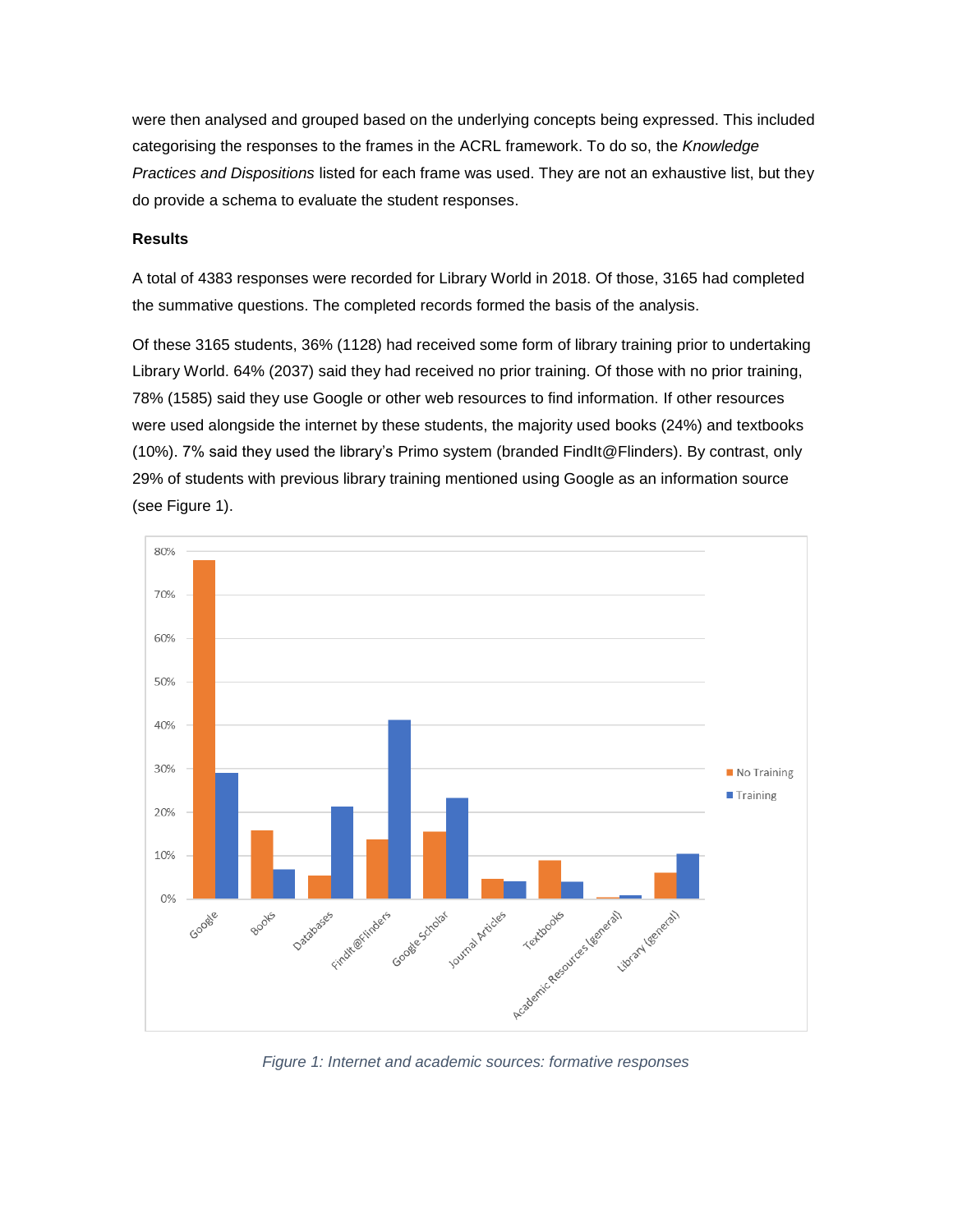Figure 1 also shows the difference that library training has had on student information seeking. Here we can see that students that had no previous training were much less likely to use academic sources of any kind. Where they were mentioned, the most commonly used were Books (16%), Google Scholar (16%) and FindIt@Flinders (14%). The most commonly used academic resources of students with previous training were FindIt@Flinders (41%), Google Scholar (23%) and databases (21%). Figure 2 shows that after viewing Library World, these differences are virtually eliminated.



*Figure 2: Summative responses: Google and academic sources*

In the formative responses, the most commonly used academic resource regardless of previous training or not was FindIt@Flinders (24%). This was followed by Google Scholar (18%) and Books (13%). In the summative responses, FindIt@Flinders was again the most commonly stated resource (24%) but this now was almost equal to Google Scholar (23%, an increase of 7%). Databases (18%, an increase of 7%) and journal articles (18%, an increase of 14%) were the next prevalent resources. Mentions of Google and internet resources also dropped dramatically.

Figure 2 also shows that the percentage of summative responses citing any academic resource dropped dramatically compared to the formative. This is because many responses centred on information seeking practices rather than resources (see Table 1). 25% of students mentioned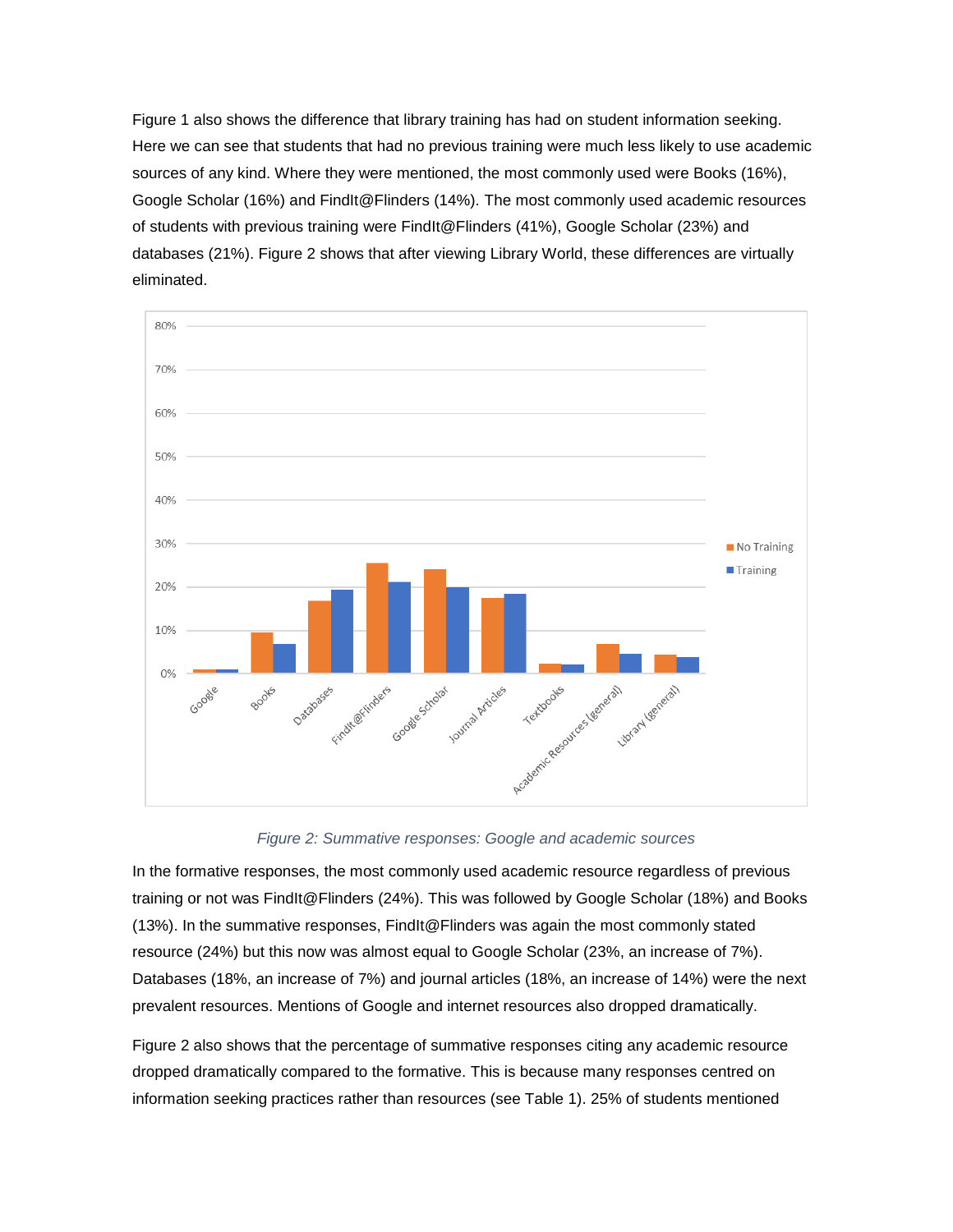making sure they use credible sources in their assignments or critically analysing the information they find from now on. 9% of responses said they would use a wider range of resources than previously and 9% mentioned they would use better search techniques (i.e. filters, Boolean, phrase searching, advanced search options etc.). 6% would follow the citation trail of the resources they found and 4% would use Google or Wikipedia to do a background search first to get a basic understanding of a topic. 16% of students also said they would now seek help when they were having trouble finding information.

| Information seeking practice                     | #   | %   |
|--------------------------------------------------|-----|-----|
| Use credible sources/evaluate sources            | 778 | 25% |
| Ask for help                                     | 499 | 16% |
| Search techniques                                | 297 | 9%  |
| Use a wider range of resources                   | 272 | 9%  |
| Following citation trail                         | 180 | 6%  |
| Conducting background search on Google/Wikipedia | 120 | 4%  |

*Table 1: Summative responses: Information seeking practices*

The responses on information seeking practices were also categorised under one or more of the six frames of the ACRL Framework (see Table 2). The responses to the formative questions had only 5% of responses that could be related to any of the six frames. 68% of the summative responses could be listed under at least one frame. The most prevalent frames were Searching as Strategic Exploration (32%), Research as Inquiry (27%) and Authority is Constructed and Contextual (25%) and Scholarship as Conversation (6%).

| <b>ACRL Framework threshold concept</b> | #    | %   |
|-----------------------------------------|------|-----|
| Searching as strategic exploration      | 1022 | 32% |
| Research as Inquiry                     | 843  | 27% |
| Authority is Constructed                | 780  | 25% |
| Scholarship as Conversation             | 195  | 6%  |
| Information has Value                   | 60   | 2%  |
| Information Creation as a process       | 6    | በ%  |

*Table 2: Summative responses classifications to the ACRL Framework*

As well as their information seeking practices, students were asked both before and after Library World how confident they were in finding information for assignments on a scale of 0-5. After completing Library World, 49% of students experienced zero increase or a loss of confidence. However, the overall average change in confidence was 0.6.

#### **Discussion**

It is perhaps unsurprising that students with no previous library training were nearly 50% more likely to use Google as an information source than those who have had training. When they did use academic sources, it was predominantly books and textbooks. These students are demonstrating a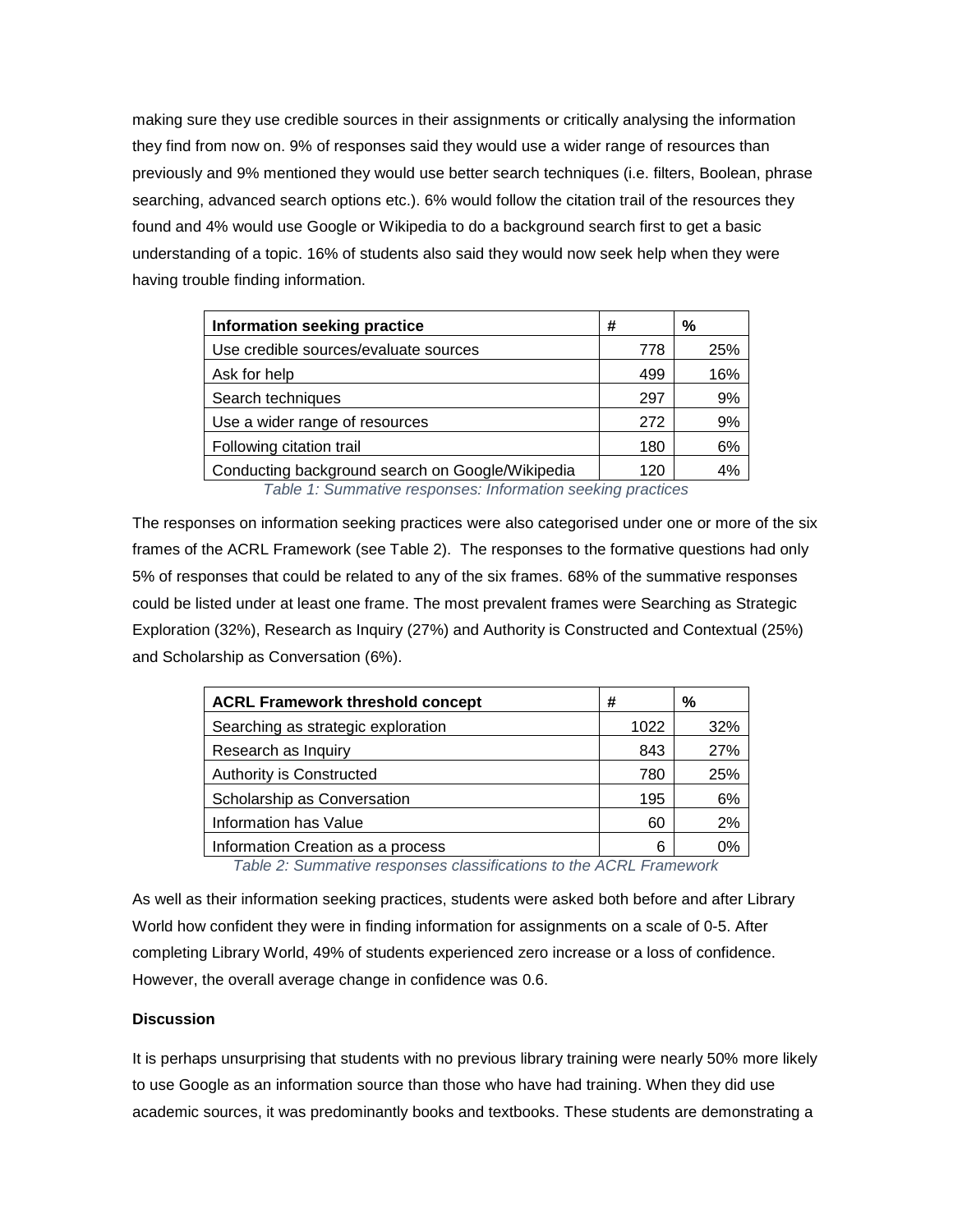shallow engagement with information: they use only resources that they are either given (textbooks) or that they are already familiar with (Google, books). This is an indication of novice learners yet to cross information literacy thresholds, as expert searchers will use a wider range of resources and search more deeply (ACRL, 2015). Librarians have long struggled with getting students to understand that simply Googling for information is not acceptable at university.

It was somewhat reassuring that students with previous library training were much less likely to use Google and internet sources. This training would almost exclusively have been in one-shot instruction sessions given by a librarian who focused on practical information literacy skills. It shows that such training has been beneficial, as the students are using more appropriate sources.

After having watched Library World, the gap between students who had and hadn't received library training previously were eliminated in terms of academic sources used. For students who hadn't had training, this was possibly the first time they had been exposed to the idea of academic information. The third Library World module contains short videos on different types of academic sources so it makes sense that these students would start to use them after Library World.

But this doesn't necessarily denote a crossing of a threshold concept. Using only appropriate sources in an assignment is not an indication that the student has internalised the underlying concepts of why they need to do so (Farkas, 2014). Students will be motivated to do something if a teacher or a librarian says they will get better grades. However, the responses of students post-Library World also seem to indicate a shift in their conceptual thinking. Prior to watching Library World, only 5% of responses could be considered to fall under the ACRL framework. By comparison, 68% of post-Library World responses could be classified into one or more of the ACRL frames. After watching Library World, these students are starting to engage with information on a deeper, more meaningful level than previously. However, it can be very difficult to gauge the extent of a student's conceptual learning (Hofer, Lin Hanick, & Townsend, 2018, p. 179). This is the main limitation of this study. Crossing a threshold and fully understanding the underlying concept can take time and won't necessarily show up in any single assessment (Meyer & Land, 2010, p. 62). Nevertheless, nearly seventy percent of students' responses relating directly to one or more threshold concepts shows that these students have at least started their journey across the threshold. Most would now be in a liminal state. This is where learners are in a transitional state: they have been exposed to a threshold concept but are uncertain and yet to fully comprehend it. They are considered to be "in the threshold" (Meyer & Land, 2006b, p. 22). This is borne out by the decrease in confidence of many students after watching Library World. One of the characteristics of threshold concepts is that they are troublesome. They often go against students' existing knowledge and are often where they struggle (Townsend, Brunetti, & Hofer, 2011a, p. 117). After completing Library World, half of the students were no more confident or experienced a decrease in information seeking confidence. While on the surface this would appear to be a negative outcome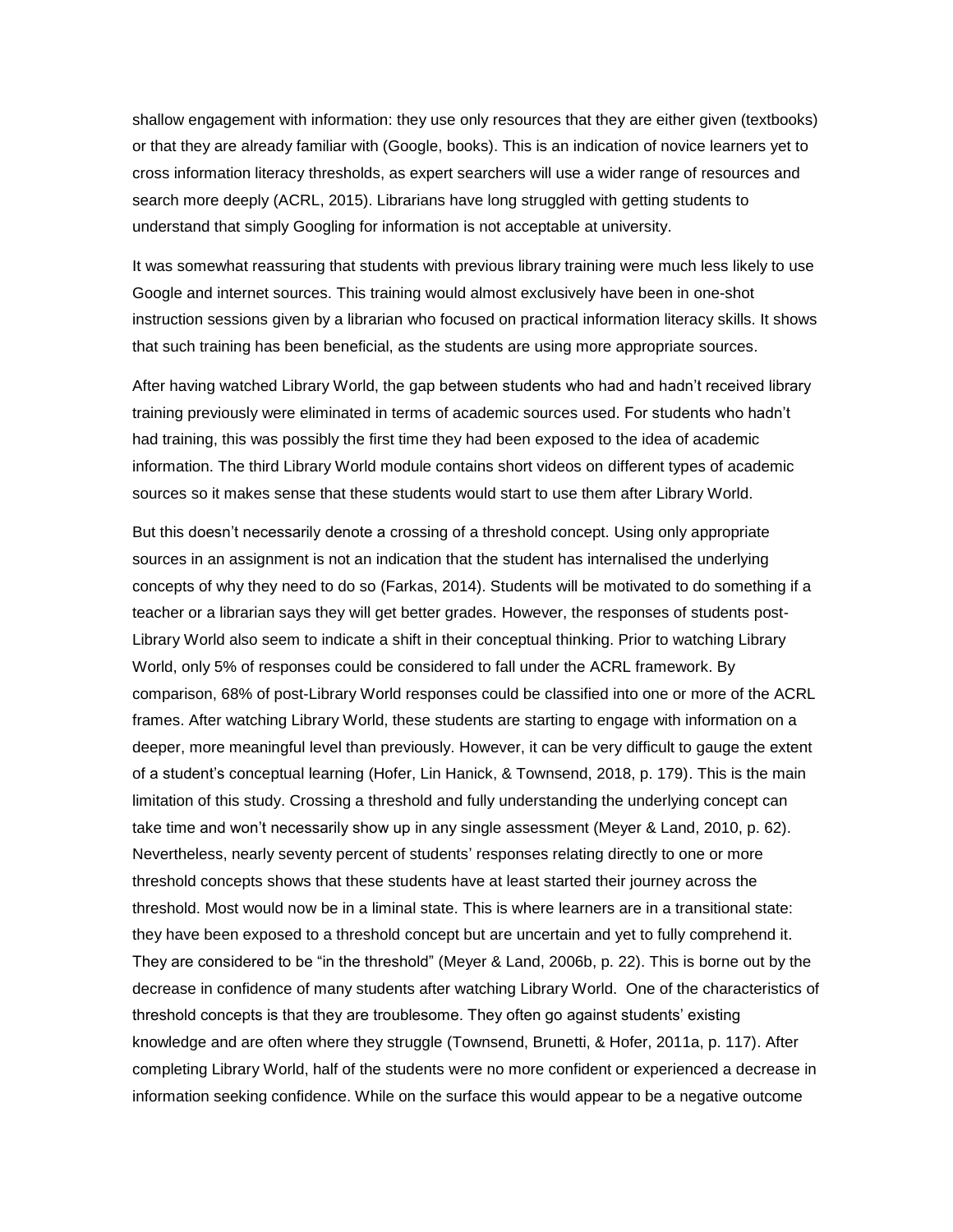for Library World, it indicates that students are starting to engage more deeply with the information landscape. They are starting to move outside of their comfort zones and while they may not have necessarily crossed the threshold, they are at least in the liminal state of progressing towards that threshold. Not all these students will end up fully understanding the concepts: it stands to reason that some will regress. But the important thing is that Library World has started them on a journey to a deeper understanding of the information they engage with at university and, in the wider society that they live in.

#### **Conclusion**

Library World was designed to educate students about the nature of academic literature. The old Library Quiz focused purely on practical information literacy skills and yet, students still struggled with the basics. Instead, we hoped that shifting the teaching focus to information literacy threshold concepts would help them to understand where academic literature comes from, how it is published and why their assignments require them to use it in their reference lists. While it cannot be conclusively said that the students who completed Library World have fully crossed those thresholds, the data shows that over two-thirds have at least started that journey. What is needed now is to develop further information literacy instruction for post-Library World students to continue to push them through their liminal states. Ideally, this should cover information literacy beyond the university classroom, to make them see the need for being information literate in their everyday lives. The goal should be to create information literate citizens of society that can engage with information meaningfully in any context. As this can be a long journey, it would require the cooperation of faculty staff to embed information literacy instruction throughout the curriculum. One benefit of involving academics in the production of Library World is that is has given the Library faculty buy-in where we may not have previously. It is hoped that this will help the Library to persuade academics of the value of teaching threshold concepts and move away from the traditional, one-shot practical information literacy skills classes.

#### **References**

- ACRL. (2015, February 9). Framework for Information Literacy for Higher Education [Text]. Retrieved 30 May 2019, from Association of College & Research Libraries (ACRL) website: http://www.ala.org/acrl/standards/ilframework
- Duke, L. M., & Asher, A. D. (2012). *College Libraries and Student Culture: What We Now Know*. Chicago: American Library Association.
- Farkas, M. G. (2014). Getting into the gray areas with the draft Framework for Information Literacy for Higher Education | Information Wants To Be Free. Retrieved 6 June 2019, from